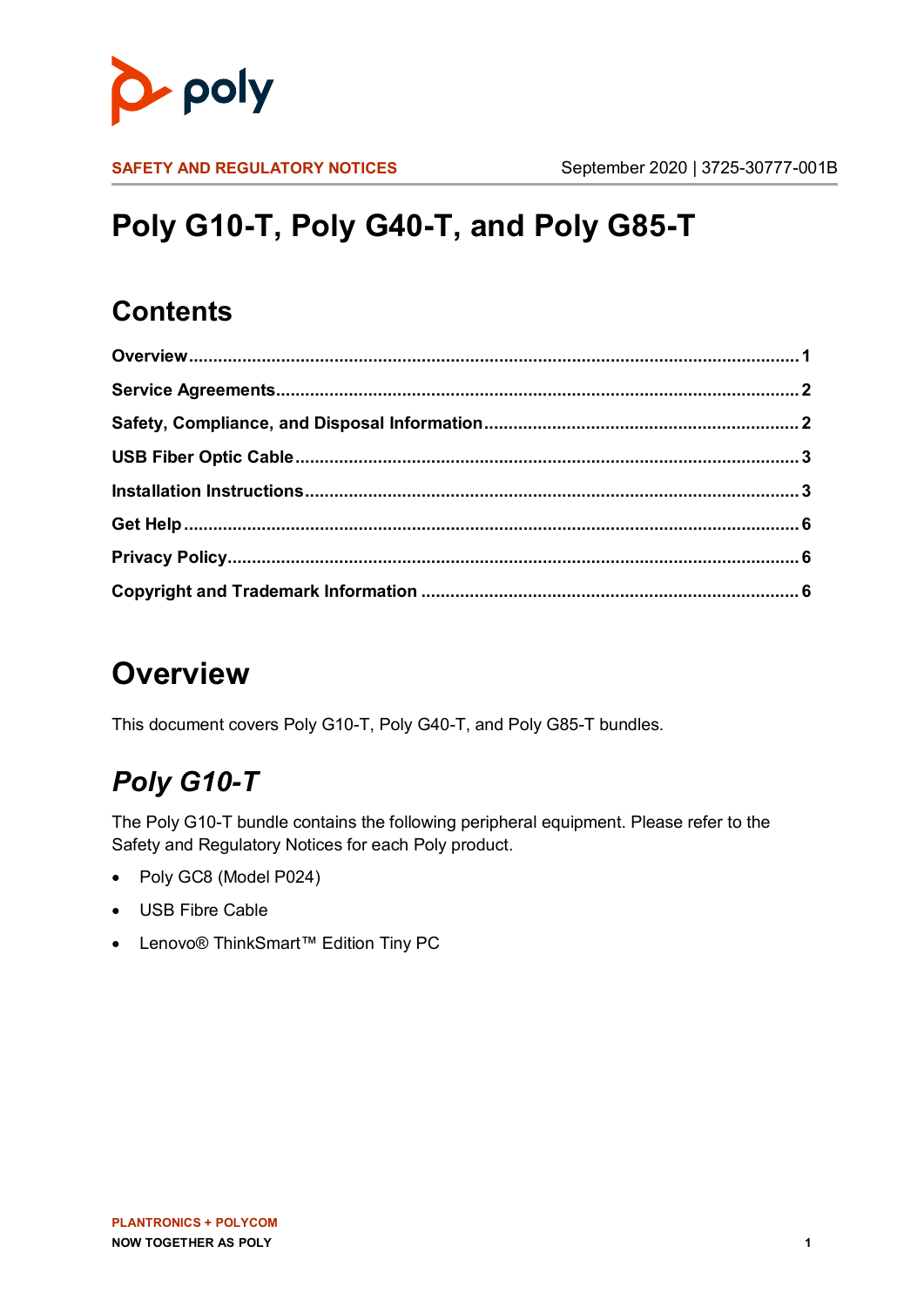### *Poly G40-T*

The Poly G40-T bundle contains the following equipment. Please refer to the Safety and Regulatory Notices for each Poly product.

- Poly GC8 (Model P024)
- Poly Studio (Model P009)
- USB Fibre Cable
- Lenovo ThinkSmart Edition Tiny PC

### *Poly G85-T*

The Poly G85-T bundle contains the following equipment. Please refer to the Safety and Regulatory Notices for each Poly product.

- Poly GC8 (Model P024)
- Polycom EagleEye Director II Camera
- USB Fibre Cable
- Lenovo ThinkSmart Edition Tiny PC

For Safety and Regulatory information for the Lenovo ThinkSmart Edition Tiny PC, refer to [https://www.lenovo.com/us/en/compliance/pc-safety](https://nam03.safelinks.protection.outlook.com/?url=https%3A%2F%2Fwww.lenovo.com%2Fus%2Fen%2Fcompliance%2Fpc-safety&data=02%7C01%7Ccarol.swift%40poly.com%7C734d8c08ad7c45bac49c08d80bcb9b49%7Cbc7c5f16c55e417daac0ff6bbfc27f76%7C1%7C0%7C637272316411340882&sdata=4IC8vca1WQ1gLqsfmWcAtcBd37O7AWBr6%2Bt0x6afEYM%3D&reserved=0).

## <span id="page-1-0"></span>**Service Agreements**

Please contact your Poly Authorized Reseller for information about service agreements applicable to your product.

## <span id="page-1-1"></span>**Safety, Compliance, and Disposal Information**

- This equipment is intended for indoor use only.
- Always disconnect all system power cords before cleaning or servicing.
- In order to remove all power from this unit, disconnect all power supply mains cords.
- Do not spray liquids directly onto the system when cleaning. Always apply the liquid first to a static-free cloth.
- Do not immerse the system in any liquids or place any liquids on it.
- Do not use a power cord that is damaged. This could cause fire or electric shock. Contact the manufacturer for a replacement cord, if necessary.
- Only use a power cord which is appropriately rated and approved relevant to the country of use.
- This equipment is not intended to be operated by children.
- When connecting to the mains supply, connect only to an earthed supply outlet which is installed near the equipment and is easily accessible.
- Keep ventilation openings free from any obstructions.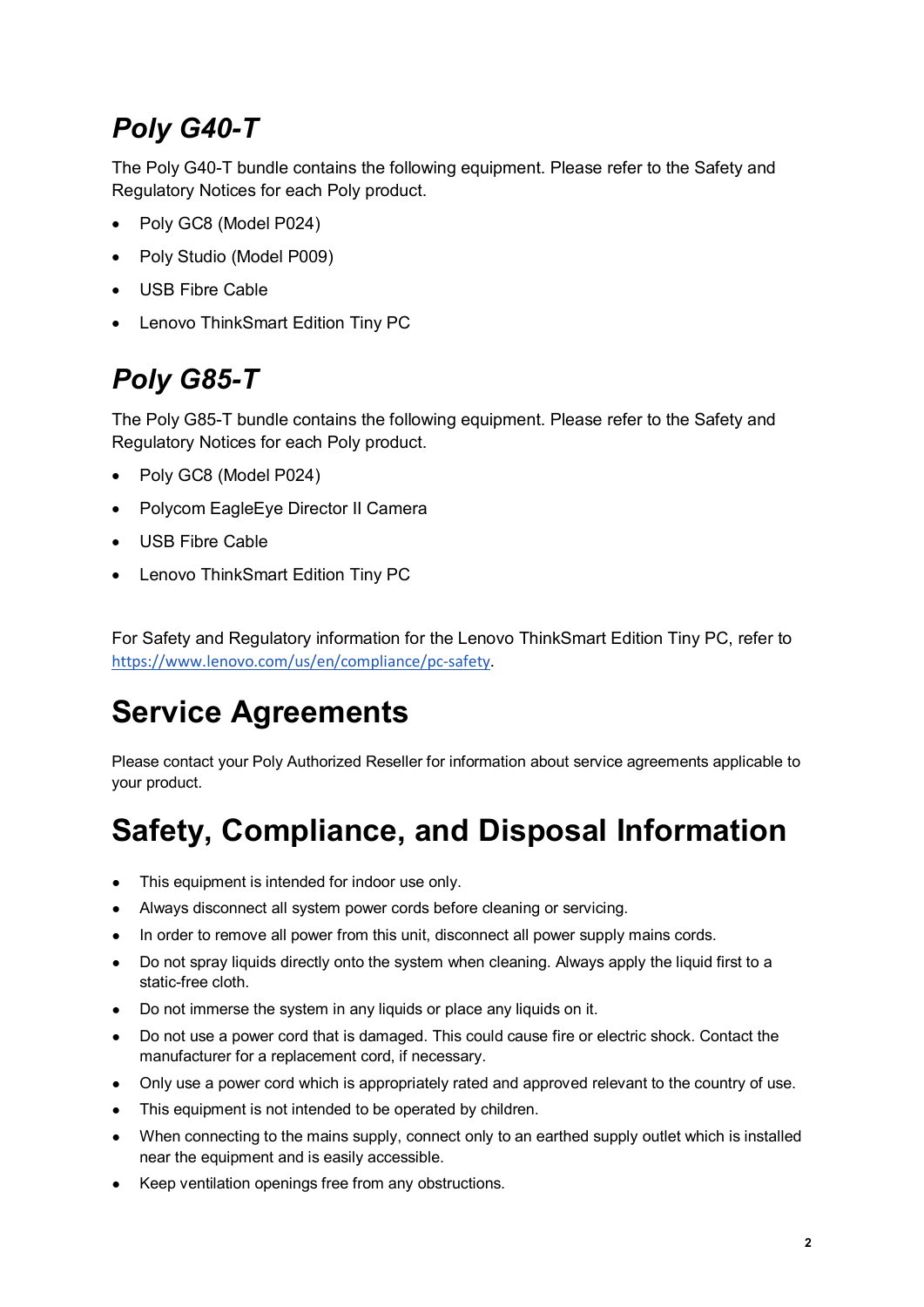The ambient operating temperature rating of this equipment is +32 to 104°F (0 to +40°C) and should not be exceeded.

## <span id="page-2-0"></span>**USB Fiber Optic Cable**



"Complies with 21 CFR 1040.10 and 1040.11 except for conformance with IEC 60825-1 Ed. 3., as described in Laser Notice No. 56, dated May 8, 2019."

### <span id="page-2-1"></span>**Installation Instructions**

Installation must be performed in accordance with all relevant national wiring rules.

L'Installation doit être exécutée conformément à tous les règlements nationaux applicable au filage électrique.

When using Power over Ethernet (PoE), the equipment is to be connected only to PoE networks without connections to the outside plant.

Lorsque vous utilisez une alimentation électrique par cable ethernet (PoE - Power over Ethernet), l'équipement doit être connecté uniquement aux réseaux PoE sans connexions vers l'extérieur de l'usine.

In addition, all PoE sources must meet the Limited Power Source requirements of IEC 60950-1:2005 (2nd Edition); Am1:2009 or IEC 60950-1:2005 (2nd Edition); Am1:2009; Am2:2013; EN 62368:2014.

En outre, toutes les sources PoE doivent satisfaire aux exigences de source d'alimentation limitée de la IEC 60950-1:2005 (2ème édition); Am1:2009 ou IEC 60950-1:2005 (2ème édition); Am1:2009; Am2:2013; EN 62368:2014.

These products are designed for commercial office use only

This product cannot be connected directly to the telecommunications circuits (or public wireless LANs) of any telecommunication carriers (e.g., mobile communications carriers, fixed communications carriers, or internet providers). In the case of connecting this product to the Internet be sure to connect it via a router.

#### *Operating Ambient Temperature*

Operating temperature: +32 to 104°F (0 to +40°C)

#### *Plug Acts as Disconnect Device*

The socket outlet to which this apparatus is connected must be installed near the equipment and must always be readily accessible.

La prise électrique à laquelle l'appareil est branché doit être installée près de l'équipement et doit toujours être facilement accessible.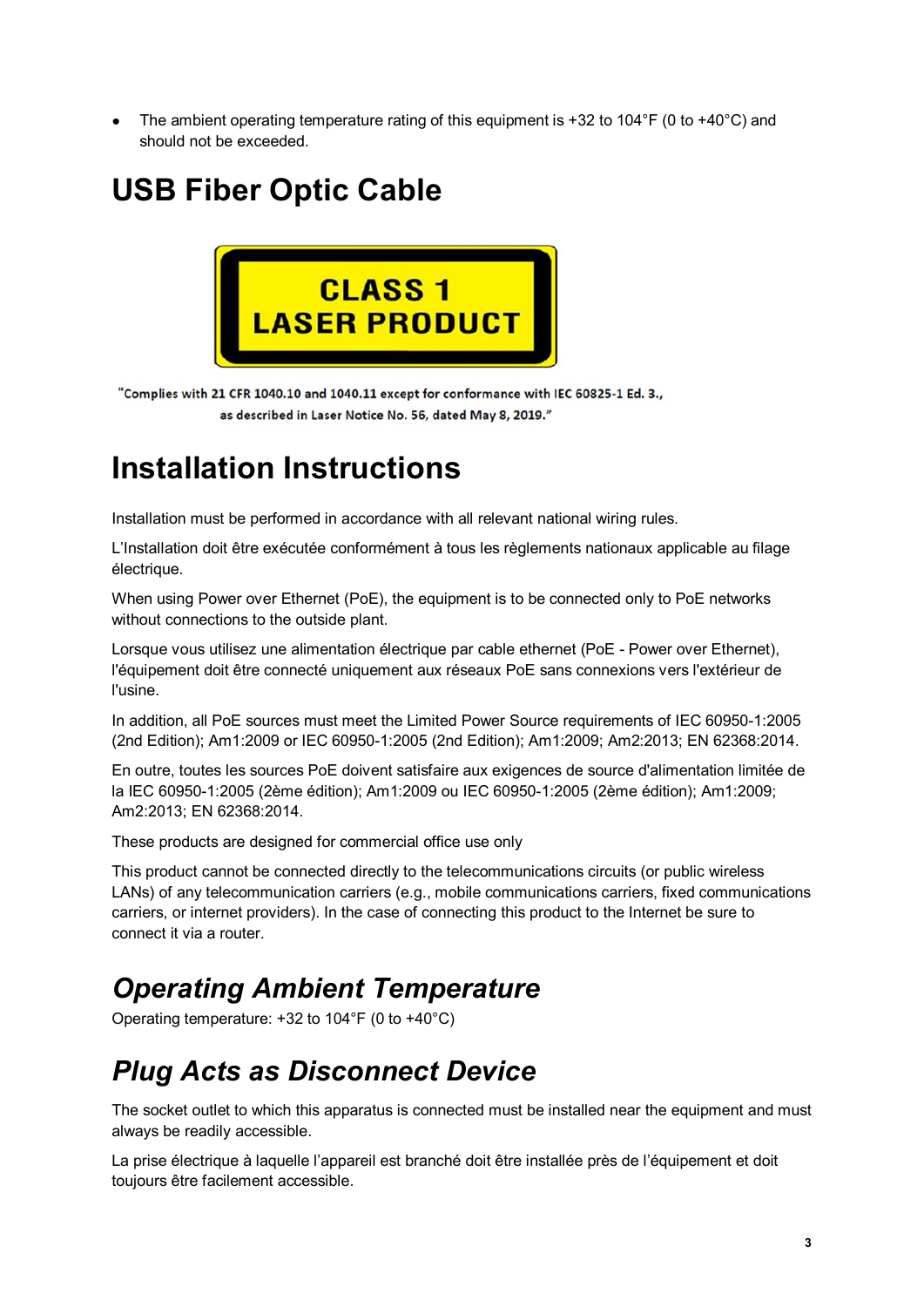#### *CE Mark Declarations*

The Poly G10-T, Poly G40-T, and Poly G85-T components are marked with the CE mark, as applicable. This mark indicates compliance with LVD and EMC Directives 2014/35/EC and 2014/30/EC, RED 2014/53/EU and RoHS Directive EU2015/863, as applicable. A full copy of the relevant Declaration of Conformities can be obtained from Polycom (NL) BV., Scorpius 171, 2132 LR Hoofddorp, NL.

## *EU Declaration of Conformity*

Hereby, Plantronics B.V declares that the radio equipment type Poly G10-T, Poly G40-T, and Poly G85-T are in compliance with Directive 2014/53/EU.

The full text of the EU declaration of conformity is available at the following internet address: <https://support.polycom.com/content/support/north-america/usa/en/support/video.html>.

#### *Maximum Transmit Power*

| <b>Frequency Range MHz</b> | Maximum EIRP (dBm) |
|----------------------------|--------------------|
| 2412-2472                  | 18.31dBm           |
| 5150-5350                  | 19.35 dBm          |
| 5470-5725                  | 19.35 dBm          |
| 5725-5850                  | 19.35 dBm          |

#### *Power Cables*

Only use the power cables that are supplied with this product; these are correctly rated for this product.

Installation of the equipment should be carried out by suitably trained people and must comply with the appropriate local and national electrical codes.

## *Restriction of Hazardous Substances Directive (RoHS)*

Poly products are fully compliant with the requirements of the RoHS Directive (EU 2015/863).

For more information and details of the EU exemptions that are used for this product, please contact [TypeApproval@poly.com.](mailto:TypeApproval@poly.com)

### *EU Waste Electrical and Electronic Equipment (WEEE) – End of Life Products*

Poly encourages you to recycle your end-of-life Poly products in an environmentally considerate way. In accordance with the requirements of the European Waste Electronic and Electrical Equipment (WEEE) Directive 2012/19EU.



All Poly products are marked with the crossed wheelie bin symbol shown here. Products that carry this symbol should be not be disposed of in the household or general waste stream. Detail of the options open to you and the guidance on the requirements for the recycling and environmentally considerate disposal of your end of life Poly products can be found at [http://www.poly.com/WEEE.](http://www.polycom.com/WEEE)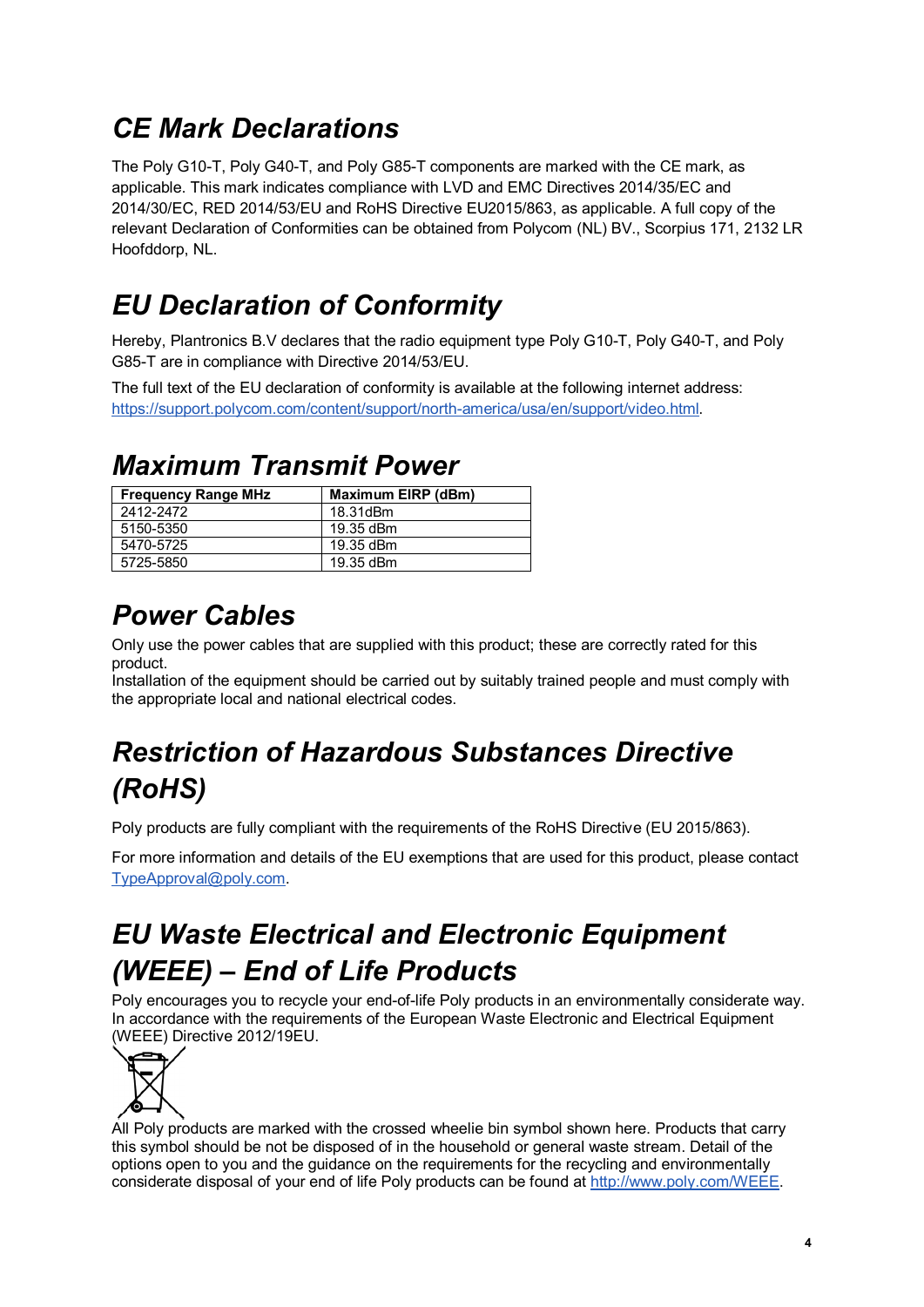#### *Polycom Take Back*

In addition to any mandated take back requirement, Polycom offers free recycling of its branded products to business users. Detailed information is available at https://www.polycom.com/company/about-us/recycle-program.html.